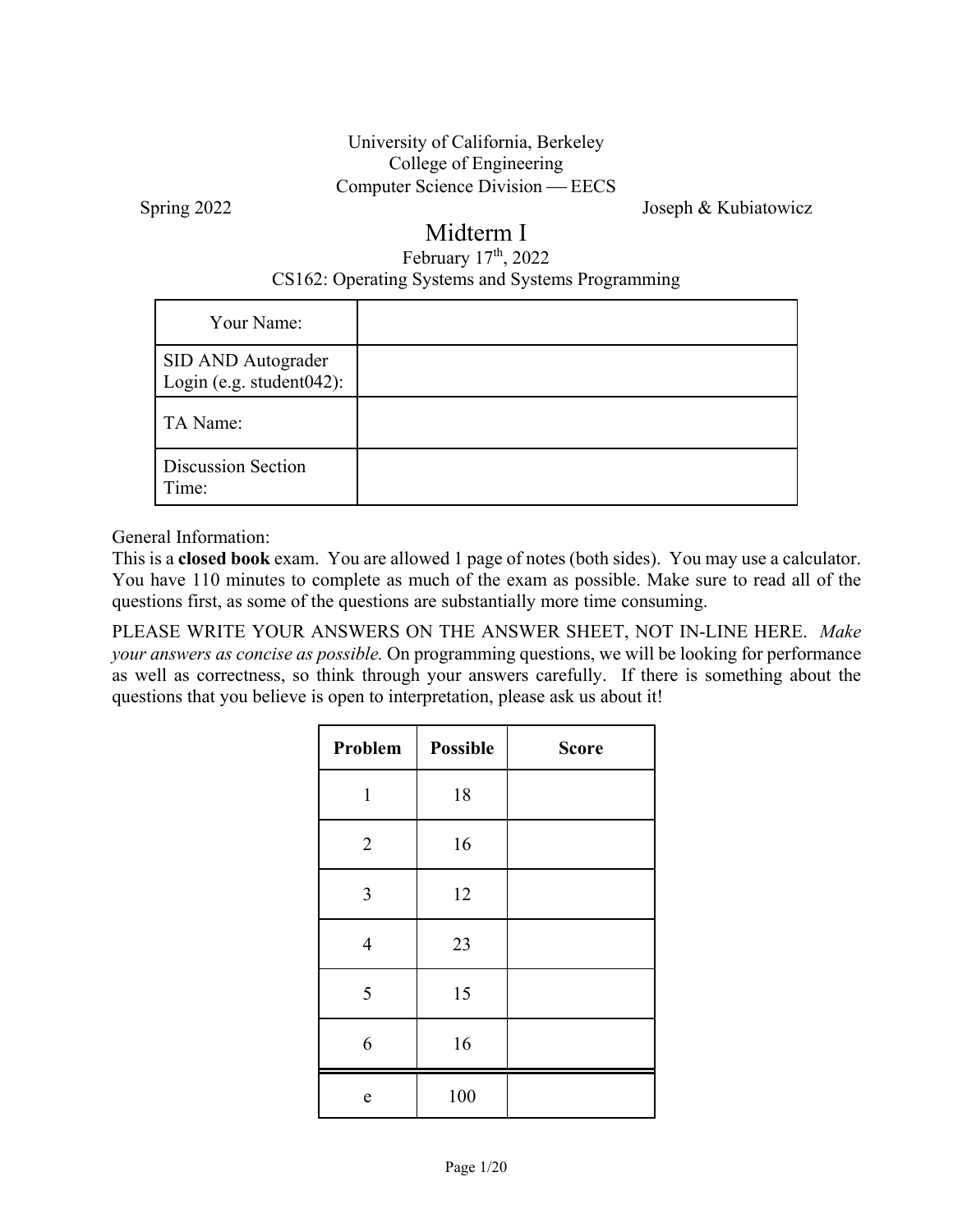[ This page left for  $\pi$  ]

### 3.14159265358979323846264338327950288419716939937510582097494459230781640628620899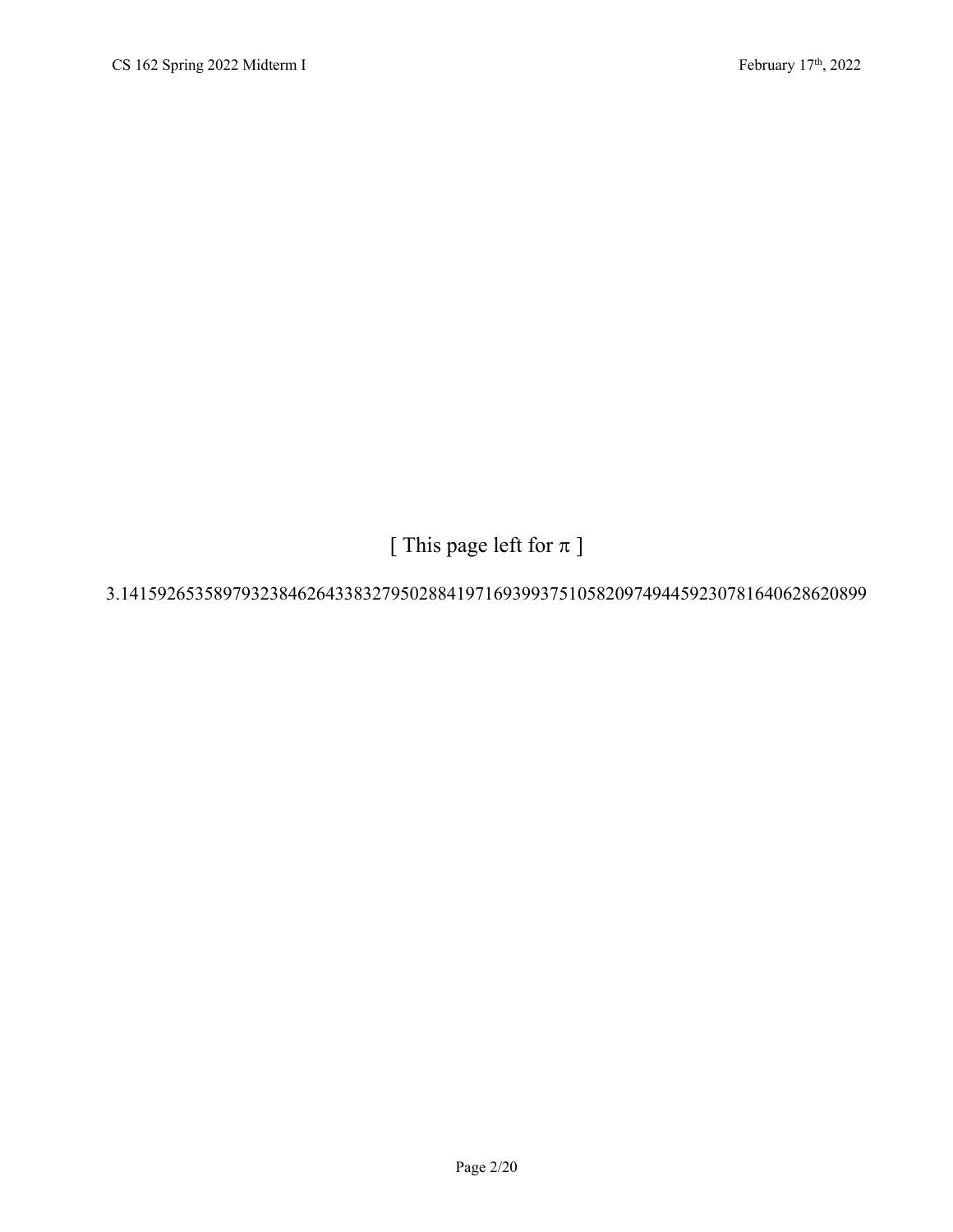# Problem 1: True/False [18 pts]

Please *EXPLAIN* your answer in TWO SENTENCES OR LESS (Answers longer than this may not get credit!). Also, answers without an explanation *GET NO CREDIT.* 

**Problem 1a[2pts]:** If Thread A and B are in the same process, then Thread A can access local variables stored in Thread B's stack.

 $\Box$  True  $\Box$  False Explain:

**Problem 1b[2pts]:** Let *n* be the size of the virtual address space. On a fork() call, the OS does  $O(n)$  work to duplicate the parent's address space for the child process.

 $\Box$  True  $\Box$  False Explain:

**Problem 1c[2pts]:** Trying to use 1seek() on file descriptor #1 will always result in an error.

 $\square$  True  $\square$  False Explain:

**Problem 1d[2pts]:** A child process can communicate with its parent by utilizing a data structure on its heap that was allocated before the parent performed a fork() system call.

 $\Box$  True  $\Box$  False Explain:

**Problem 1e[2pts]:** If we have a queue of multiple waiters on a condition variable with Mesa scheduling, and we execute a cond broadcast(), the waiters would be processed in FIFO order.

 $\Box$  True  $\Box$  False Explain: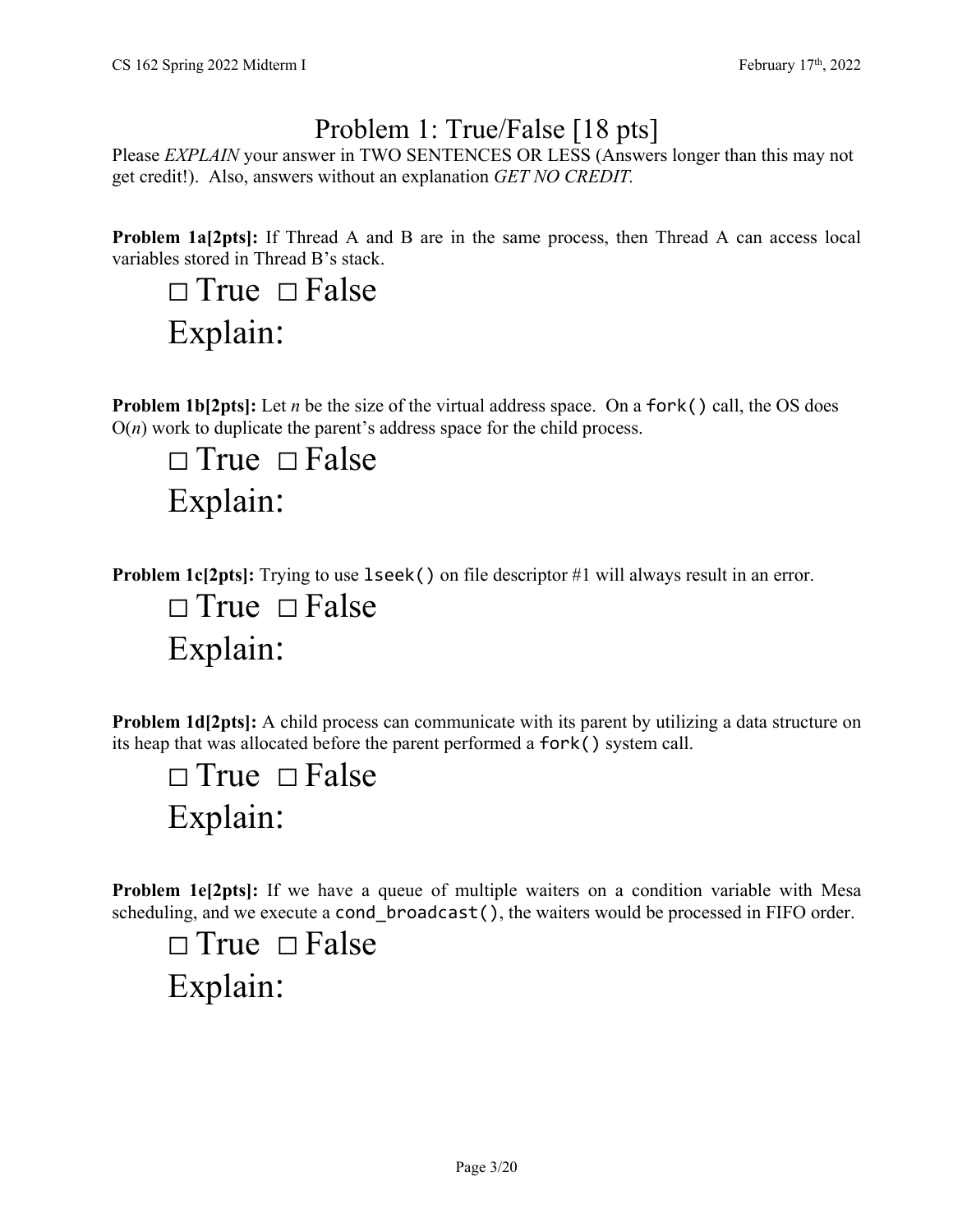**Problem 1f[2pts]:** There are situations where disabling interrupts *must* be used as opposed to other synchronization primitives.

 $\Box$  True  $\Box$  False Explain:

**Problem 1g[2pts]:** Inside the Pintos kernel, we can find the struct thread of the current running thread by rounding down %esp to the nearest page boundary.

 $\square$  True  $\square$  False Explain:

**Problem 1h[2pts]:** The FPU registers must be saved and restored on every entry into the kernel.

 $\Box$  True  $\Box$  False Explain:

**Problem 1i[2pts]:** Context switching is implemented in Pintos by swapping user stacks.

 $\square$  True  $\square$  False Explain: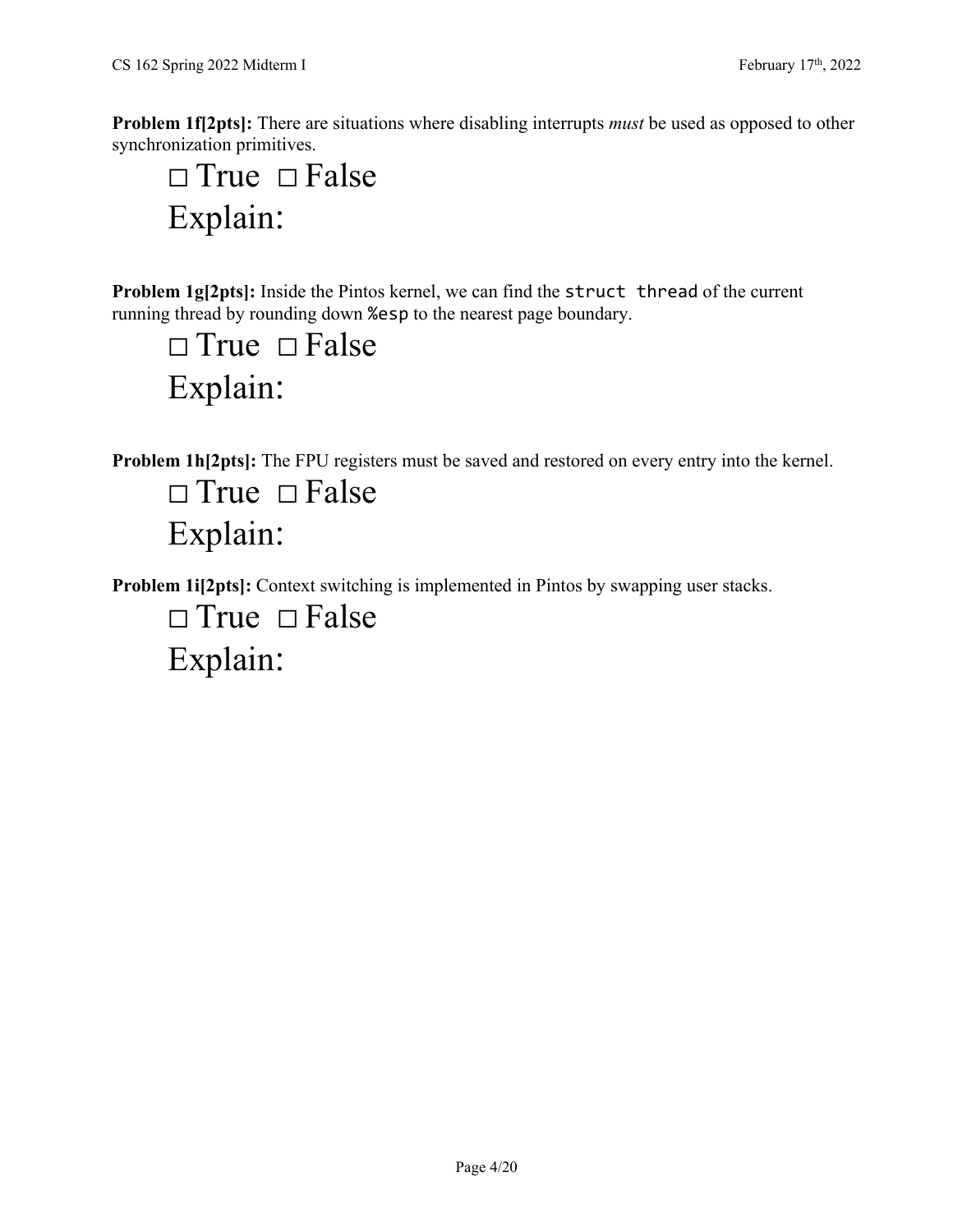# Problem 2: Multiple Choice [16pts]

**Problem 2a[2pts]:** Which of the following are true about syscalls in Pintos? (*choose all that apply)*:

- A:  $\Box$  User programs directly call the syscall functions in the file src/userprog/syscall.c.
- $\mathrm{B:} \square$  Arguments passed into system calls must be validated before they are used.
- $C: \Box$  Syscalls in Pintos are run in user mode.
- $D: \Box$  The wait syscall returns the exit code of the child process specified in the argument to the function.
- $E: \Box$  None of the above.

**Problem 2b[2pts]:** What are some reasons that overuse of threads is bad (*i.e.* using too many threads at the same time in a single process)? (*choose all that apply*):

- $A: \Box$  The thread name-space becomes too large and fragmented, making it very difficult to efficiently track the current executing thread.
- $\mathrm{B:} \Box$  The overhead of switching between too many threads can waste processor cycles such that the overhead outweighs actual computation (i.e. thrashing)
- $C: \Box$  Excessive threading can waste memory for stacks and TCBs
- $D: \Box$  The number of page tables becomes too large, thus overloading the virtual memory mechanisms.
- $E: \Box$  All of the above.

**Problem 2c[2pts]:** What are the disadvantages of disabling interrupts to serialize access to a critical section? (*choose all that apply*):

- $A: \Box$  User code cannot utilize this technique for serializing access to critical sections.
- $B: \Box$  Interrupt controllers have a limited number of physical interrupt lines, thereby making it problematic to allocate them exclusively to critical sections.
- $C: \Box$  This technique would lock out other hardware interrupts, potentially causing critical events to be missed.
- $D: \Box$  This technique is a very coarse-grained method of serializing, yielding only one such lock for each core.
- $E: \Box$  This technique could not be used to enforce a critical section on a multiprocessor.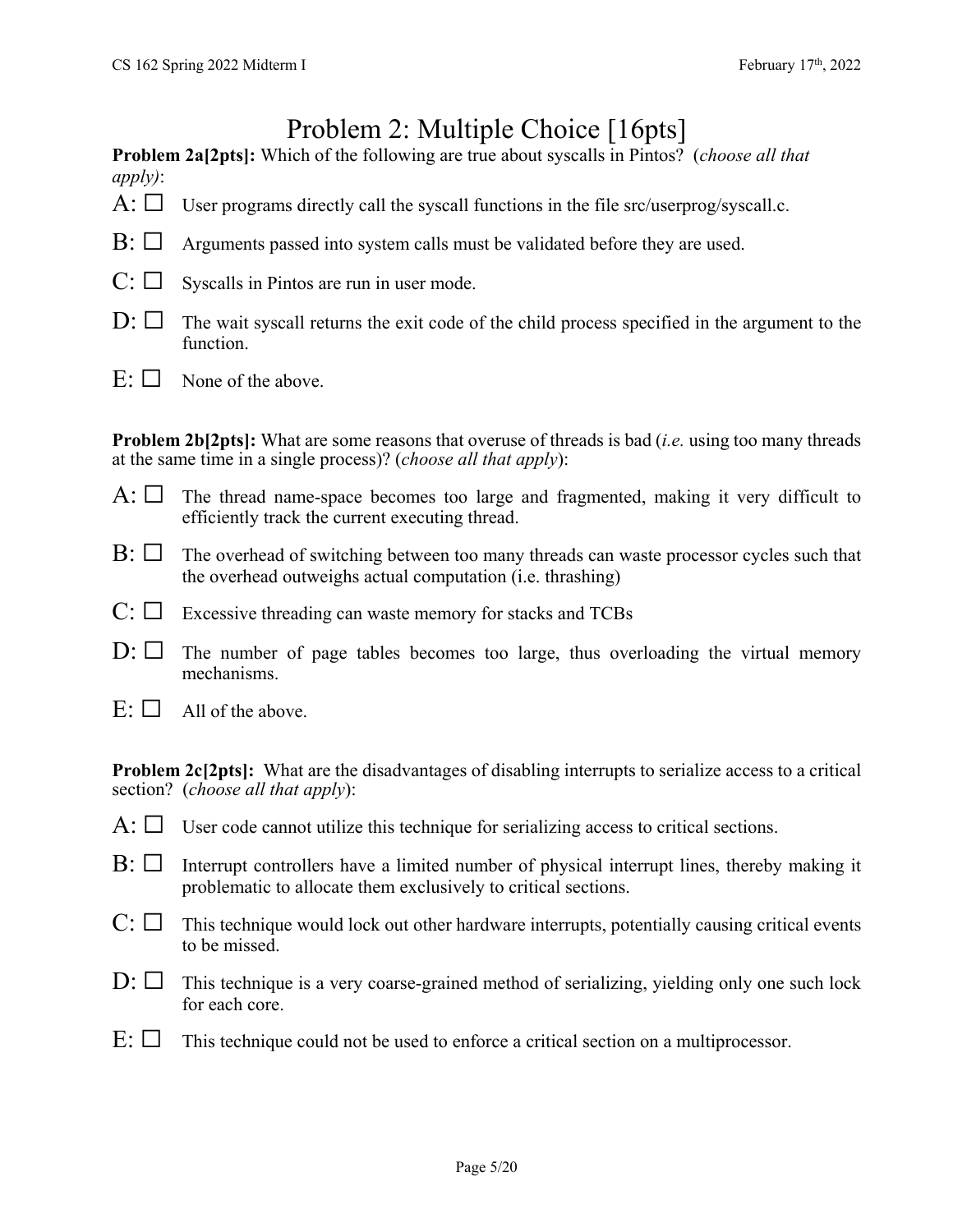**Problem 2d(2pts):** In Pintos, every user thread is matched with a corresponding kernel thread (complete with a kernel stack). What is true about this arrangement (*choose all that apply*):

- A:  $\Box$  When the user-thread makes a system call that must block (*e.g.* a read to a file that must go to disk), the thread can be blocked at any time by putting the kernel thread (with its stack) to sleep and waking another kernel thread (with its stack) from the ready queue.
- $\mathrm{B:}\square$  The presence of the matched kernel thread makes the user thread run twice as fast as it would otherwise.
- $C: \Box$  The kernel thread helps to make sure that the page table is constructed properly so that the user thread's address space is protected from threads in other processes.
- $D: \Box$  While user code is running, the kernel thread manages cached data from the file system to make sure the most recent items are stored in the cache and ready when the user needs them.
- $E: \Box$  The kernel gains safety because it does not have to rely on the correctness of the user's stack pointer register for correct behavior.

**Problem 2e[2pts]:** What are some disadvantages of Base&Bound style address translation? (*choose all that apply)*:

- $A: \Box$  Base&Bound cannot protect kernel memory from being read by user programs.
- $\mathrm{B:} \Box$  Sharing memory between processes is difficult.
- $C: \Box$  Context switches incur a much higher overhead compared to use of a page table.
- $D: \Box$  Base&Bound will lead to external fragmentation.
- $E: \Box$  With Base & Bound, each process can have its own version of address "0".

**Problem 2f[2pts]:** Which of the following are true about condition variables? *(choose all that apply)*:

- A:  $\Box$  cond wait(), and cond signal() can only be used when holding the lock associated with the condition variable.
- $\mathrm{B}$ :  $\square$  In practice, Hoare semantics are used more often than Mesa semantics.
- $C: \Box$  Mesa semantics will lead to busy waiting in cond\_wait().
- $D: \Box$  cond signal() can only be called after setting the boolean condition associated with the condition variable to true.
- $E: \Box$  All of the above.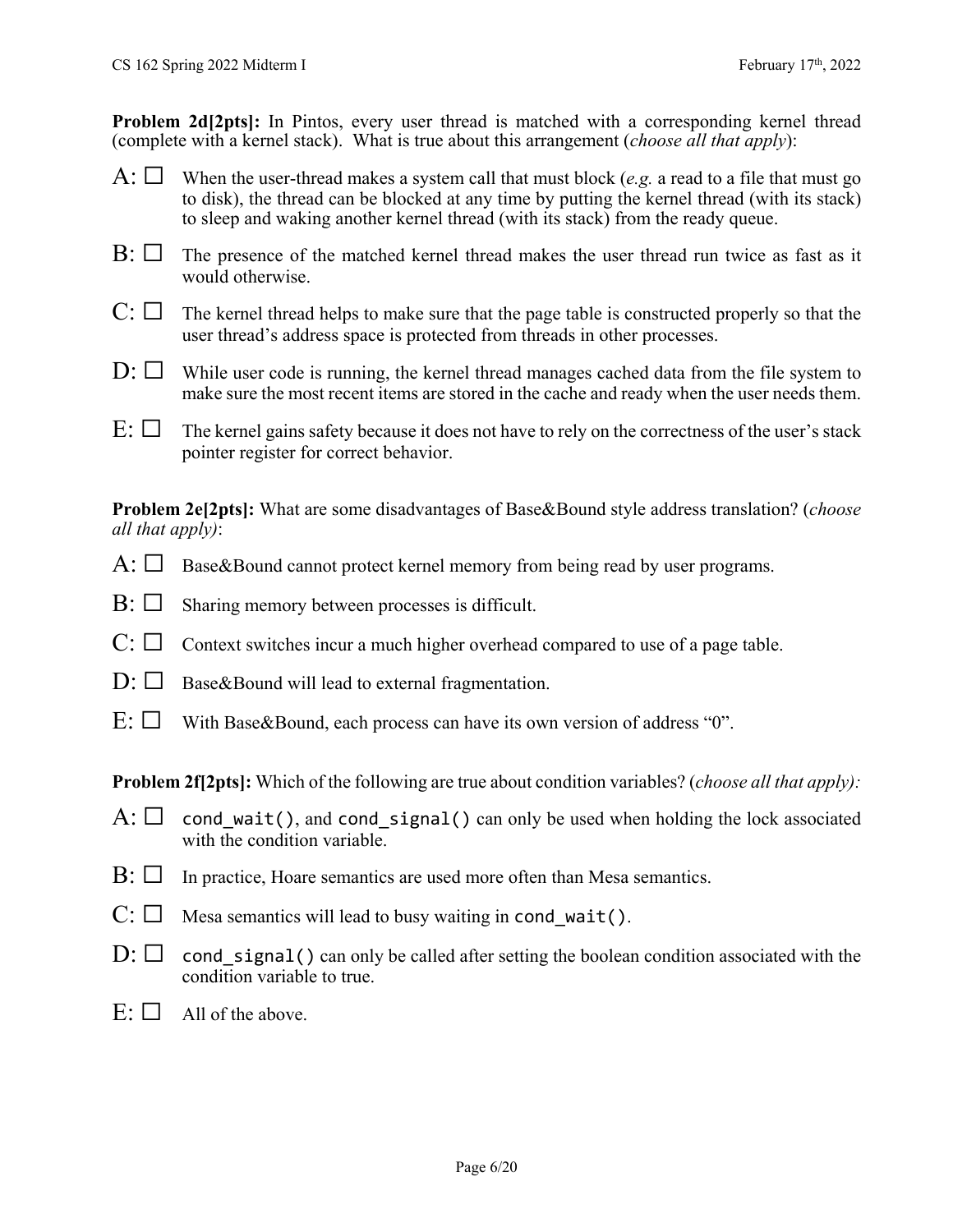**Problem 2g[2pts]:** Consider the following pseudocode implementation of a lock acquire().

```
lock acquire() \{    interrupt_disable();
     if (value == BUSY) {
                    put thread on wait queue;
                    Go to sleep();
         } else {
                    value = BUSY;
         }
       interrupt_enable();
}
```
Which of the following are TRUE? Assume we are running on a uniprocessor/single-core machine. (*choose all that apply):* 

- $A: \Box$  For this implementation to be correct, we should call interrupt enable() before sleeping.
- $B: \Box$  For this implementation to be correct, we should call interrupt enable() before putting the thread on the wait queue.
- $C: \Box$  For this implementation to be correct, sleep() should trigger the scheduler and the next scheduled thread should enable interrupts.
- $D: \Box$  It is possible for this code to be run in user mode.
- $E: \Box$  None of the above.

**Problem 2h[2pts]:** Which of the following statements about files are true? (*choose all that apply):* 

- $A: \Box$  The same file descriptor number can correspond to different files for different processes.
- $\mathrm{B}$ :  $\Box$  The same file descriptor number can correspond to different files for different threads in the same process.
- $C: \Box$  Reserved 0, 1, and 2 (stdin, stdout, stderr) file descriptors cannot be overwritten by a user program.
- $D: \Box$  File descriptions keep track of the file offset.
- $E: \Box$  An 1 seek() within one process may be able to affect the writing position for another process.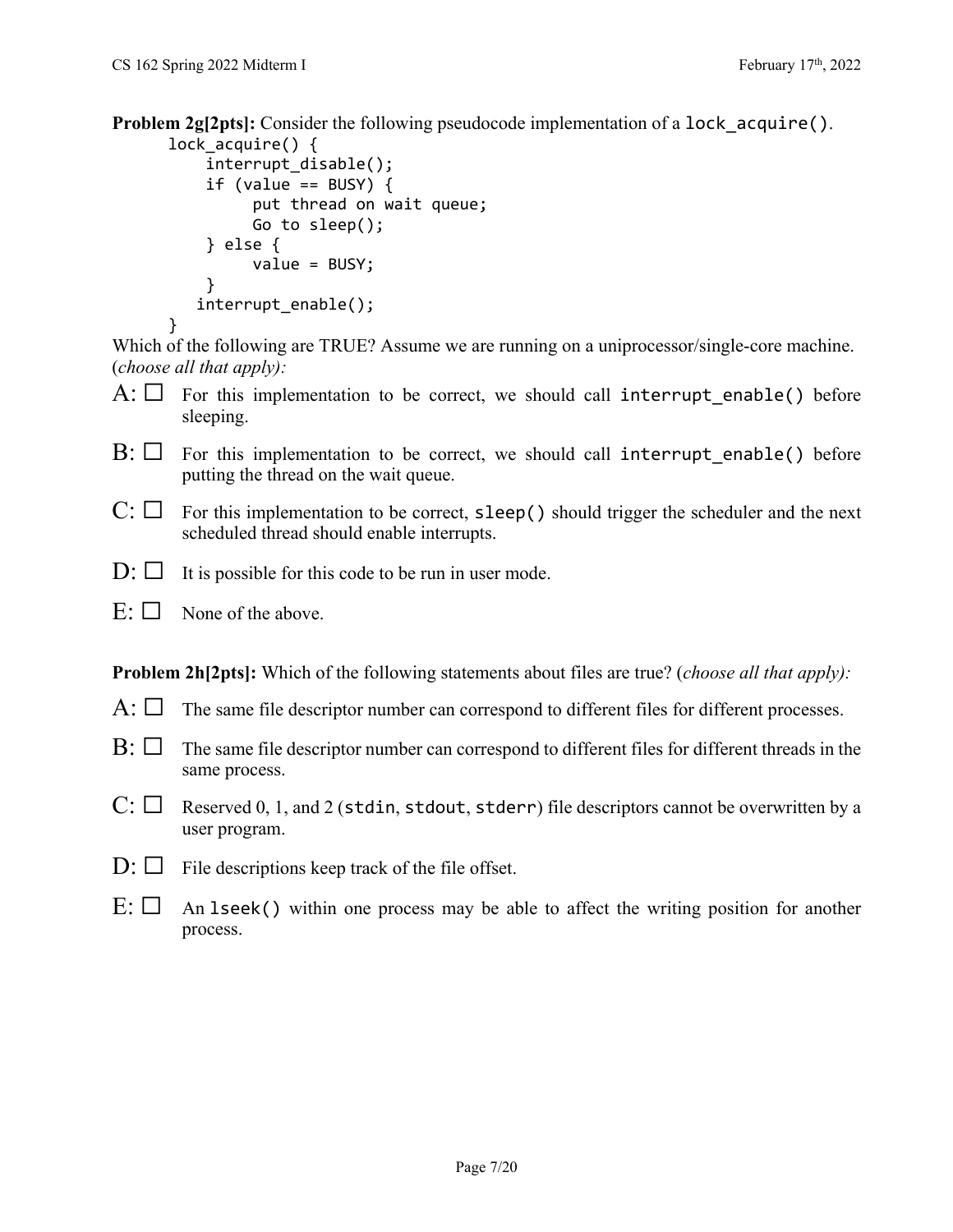```
Reader() {
   //First check self into system
   lock.acquire();
   while ((AW + WW) > 0) {
          WR++;  
          okToRead.wait(&lock);   
      WR - -;
   }
   AR++;  
   lock.release();
   // Perform read access
   AccessDatabase(ReadOnly);
   // Now, check out of system
   lock.acquire();
   AR - -if (AR == 0 88  WW > 0)    okToWrite.signal();
   lock.release();
}
                                            Writer() {
                                               // First check self into system
                                               lock.acquire();
                                               while ((AW + AR) > 0) {
                                                      WW++;  
                                                      okToWrite.wait(&lock);
                                                      WW‐‐;  
                                               }
                                               AW++;lock.release();
                                               // Perform read/write access
                                               AccessDatabase(ReadWrite);
                                               // Now, check out of system
                                               lock.acquire();
                                               AW‐‐;    
                                               if (WW > 0){
                                                      okToWrite.signal();   
                                               } else if (WR > 0) {   
                                                      okToRead.broadcast();
                                               }   
                                               lock.release();
                                            }
```
Problem 3: Readers-Writers Access to Database [12 pts]

**Problem 3a[2pts]:** Above, we show the Readers-Writers example given in class. What are the correctness constraints described by the Reader/Writer model above? (Hint: When can writers/readers access the database)?

**Problem 3b[2pts]:** The above code uses two condition variables, one for waiting readers and one for waiting writers. Suppose that *all* of the following requests arrive in very short order (while R1 and  $R_2$  are still executing):

Incoming stream:  $R_1 R_2 W_1 R_3 W_2 W_3 R_4 R_5 R_6 W_4 R_7 W_5 W_6 R_8 R_9 W_7 R_{10}$ 

In what order would the above code process the above requests? If you have a group of requests that are equivalent (unordered), indicate this clearly by surrounding them with braces '{}'. You can assume that the wait queues for condition variables are FIFO in nature (i.e. signal() wakes up the oldest thread on the queue). Explain how you got your answer.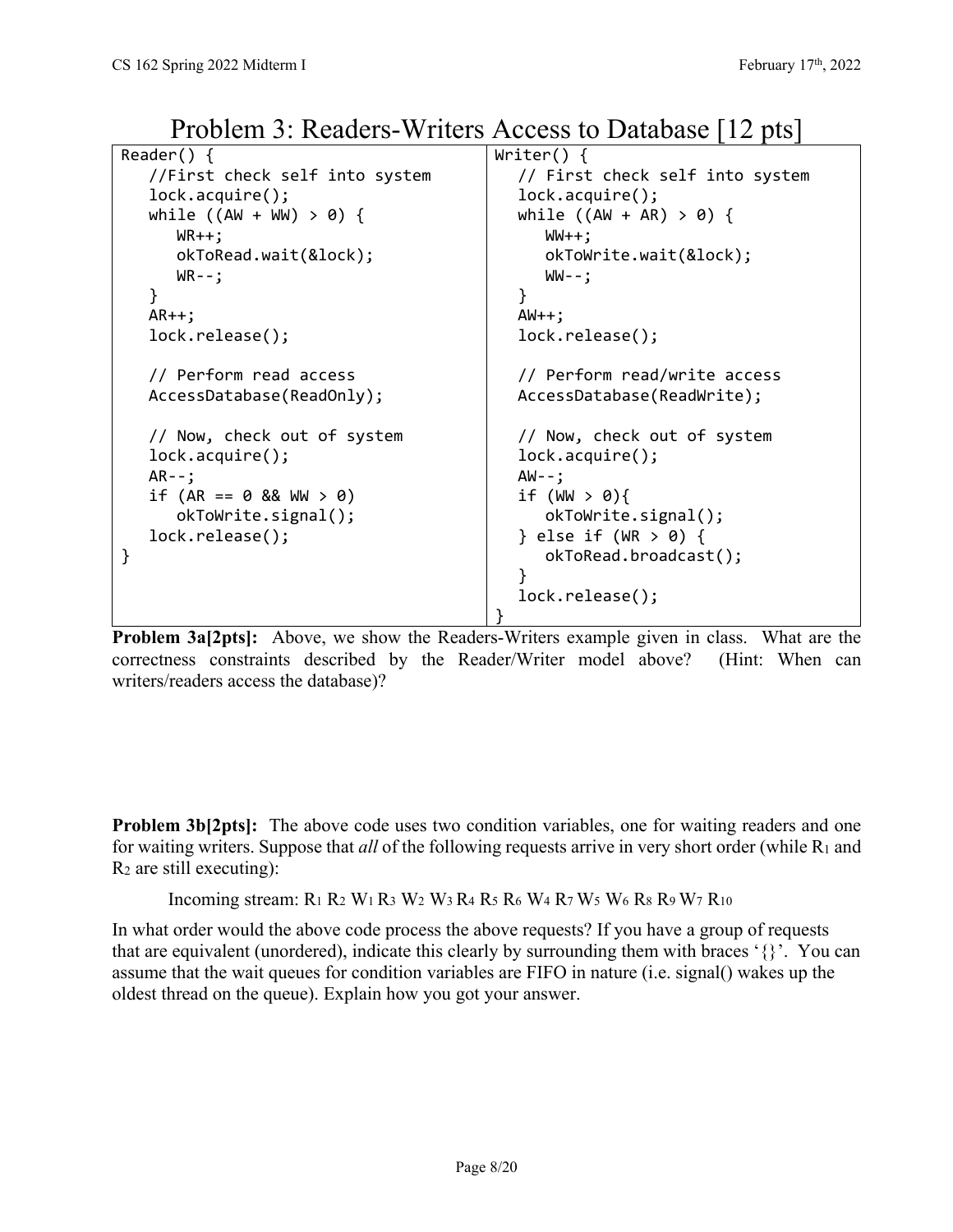NOTE: Each of the following subparts are independent. Describe in 2-3 sentences the conceptual changes needed to support the new feature, *including the positions where the described logic should be added or changed.* 

**Problem 3c[4pts]:** Suppose we have now upgraded our storage system to Google Sheets, which can now handle multiple writers accessing the database at the same time. How do we modify the existing logic to have multiple writers access the database concurrently? Assume all other correctness constraints are the same.

**Problem 3d[4pts]:** Suppose funds have run low, and our database can only handle a certain number of readers at a time. How do we modify the logic so that **at most 10** readers may access the database at any time?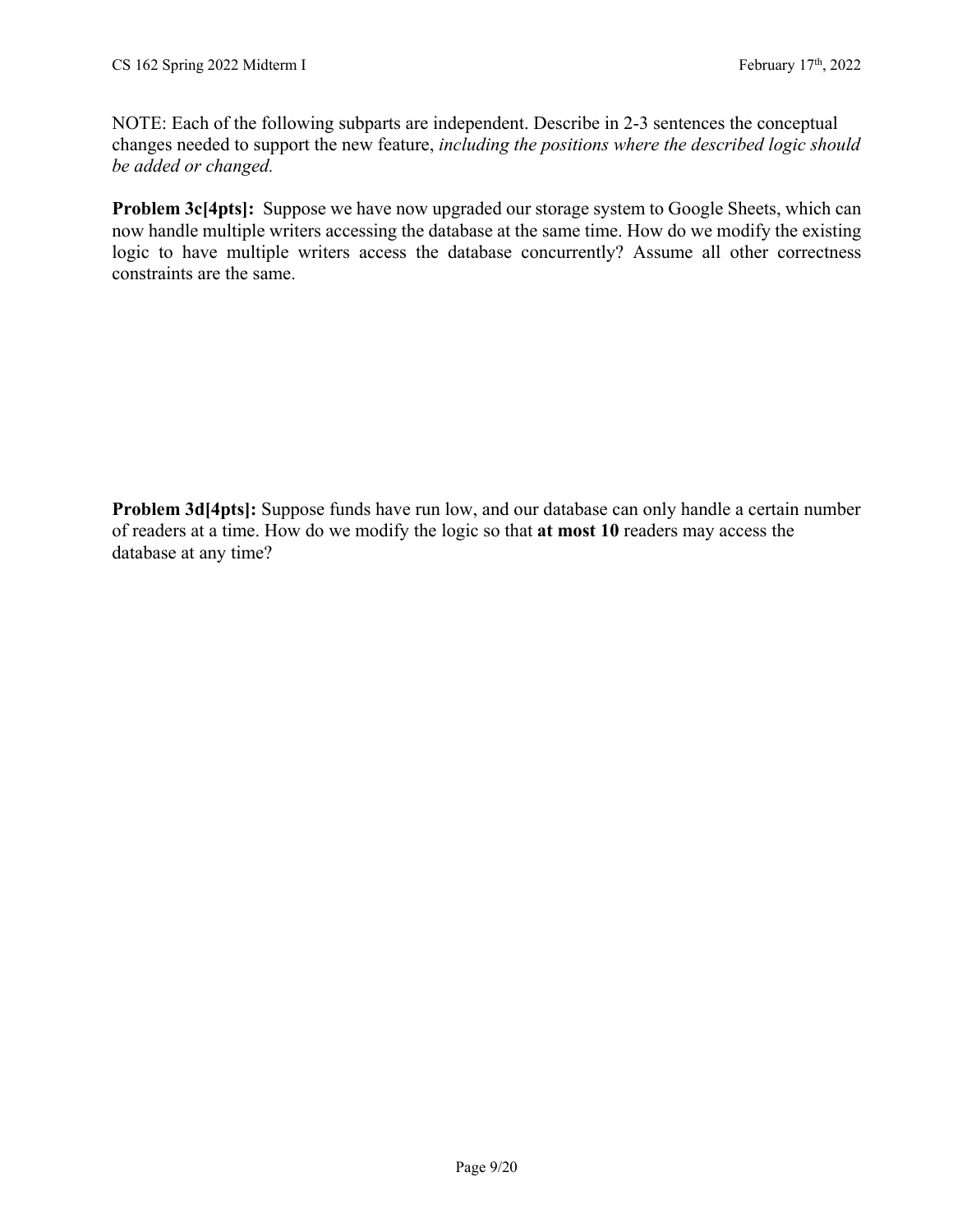## Problem 4: Atomic Synchronization Primitives [23pts]

In class, we discussed a number of *atomic* hardware primitives that are available on modern architectures. In particular, we discussed "test and set" (TSET), SWAP, and "compare and swap" (CAS). They can be defined as follows (let "expr" be an expression, "&addr" be an address of a memory location, and "M[addr]" be the actual memory location at address addr):

| Test and Set (TSET)                                                             | Atomic Swap (SWAP)                                                                       | Compare and Swap (CAS)                                                                                                        |
|---------------------------------------------------------------------------------|------------------------------------------------------------------------------------------|-------------------------------------------------------------------------------------------------------------------------------|
| TSET(&addr) {<br>int result = $M[addr]$ ;<br>$M[addr] = 1;$<br>return (result); | SWAP(&addr, expr) {<br>int result = $M[addr]$ ;<br>$M[addr] = expr;$<br>return (result); | $CAS(\&addr, expr1, expr2)$ {<br>if $(M[addr] == expr1)$ {<br>$M[addr] = expr2;$<br>return true;<br>} else {<br>return false; |

Both TSET and SWAP return values (from memory), whereas CAS returns either true or false. Note that our &addr notation is similar to a reference in c, and means that the &addr argument must be something that can be stored into. For instance, TSET could be used to implement a spin-lock acquire as follows:

**int lock = 0; // lock is free**

### **// Later: acquire lock while (TSET(&lock));**

CAS is general enough as an atomic operation that it can be used to implement both TSET and SWAP. For instance, consider the following implementation of TSET with CAS:

```
TSET(&addr) {
       int temp;
       do {
           temp = M[addr];
       } while (!CAS(addr,temp,1));
       return temp;
}
```
### **Problem 4a[2pts]:**

Show how to implement a spinlock acquire with a single while loop using CAS instead of TSET. You must only fill in the arguments to CAS below:

```
// Initialization
int lock = 0; // Lock is free
// acquire lock
while ( !CAS( ________________________________ ) );
```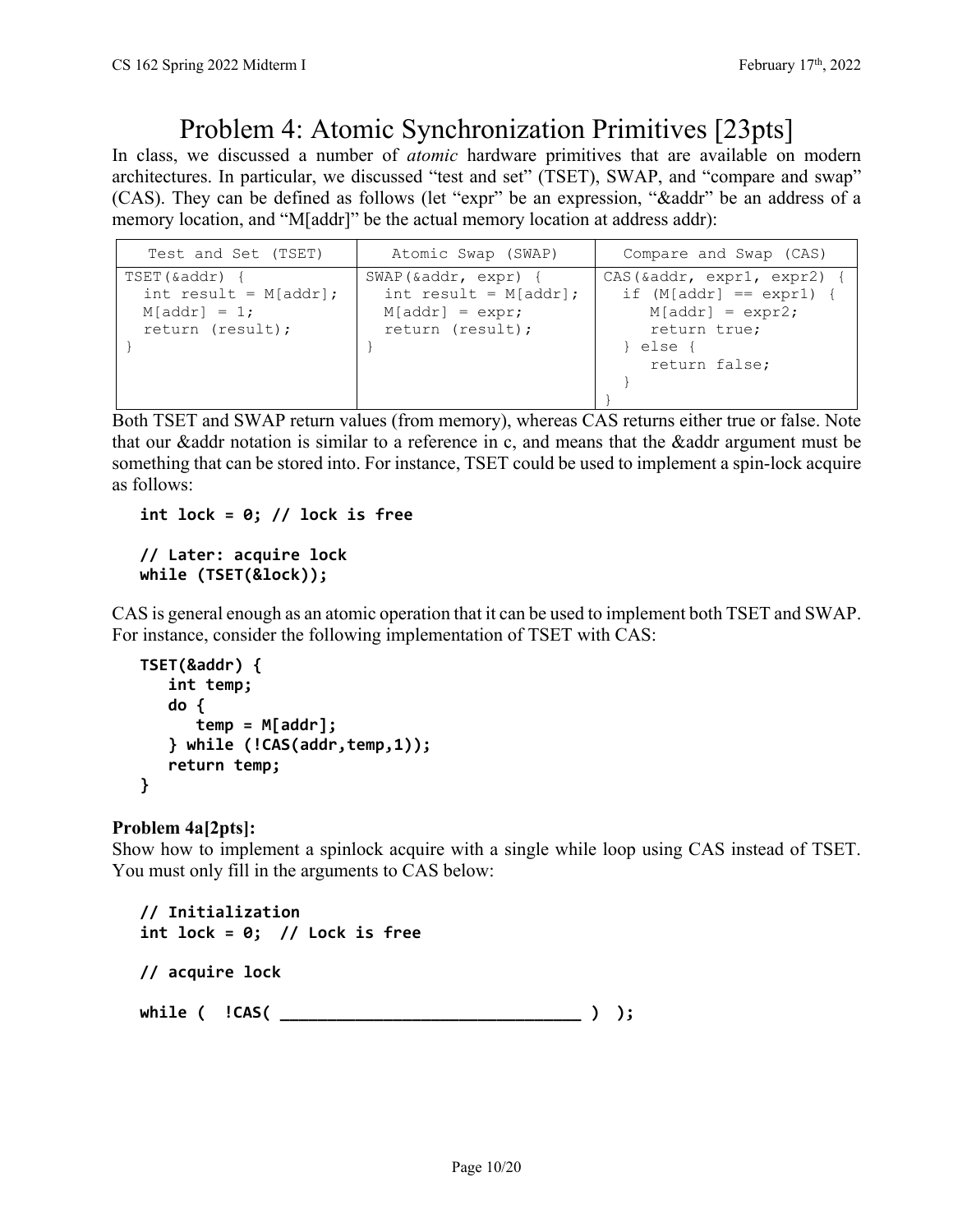#### **Problem 4b[2pts]:**

Show how SWAP can be implemented using CAS. Don't forget the return value.

|         | SWAP(&addr, reg1) {           |    |
|---------|-------------------------------|----|
|         | Object result;                |    |
|         | Do $\{$                       |    |
| Line 1: |                               |    |
|         | Line 2: $\,$ } while ( $\_\_$ | ); |
|         | return result;                |    |
|         |                               |    |
|         |                               |    |

### **Problem 4c[2pts]:**

With spinlocks, threads spin in a loop (busy waiting) until the lock is freed. In class we argued that spinlocks were a bad idea because they can waste a lot of processor cycles. The alternative is to put a waiting process to sleep while it is waiting for the lock (using a blocking lock). Contrary to what we implied in class, there are cases in which spinlocks would be more efficient than blocking locks. Give a circumstance in which this is true and explain why a spinlock is more efficient.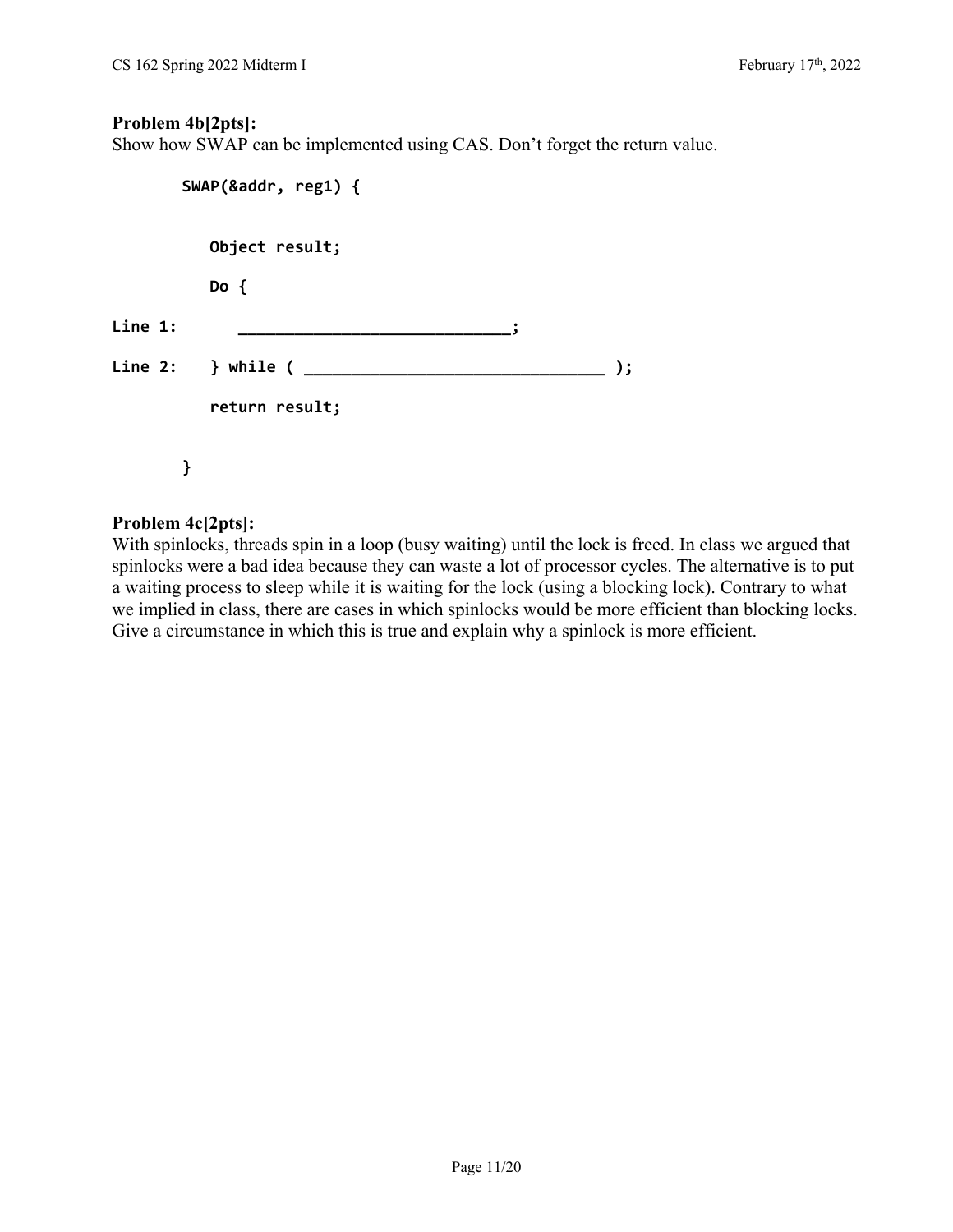### **Using Atomic Primitives to Implement a LOCK-Free Queue:**

A queue is considered "lock-free" if multiple threads can operate on this object simultaneously without the use of locks, busy-waiting, or sleeping. In this problem, we construct a lock-free FIFO queue using atomic CAS operation. We need both an Enqueue() and Dequeue() method.

We are going to do this in a slightly different way than normally. Rather than Head and Tail pointers, we are going to have "PrevHead" and Tail pointers. PrevHead will point at the last object returned from the queue. Thus, we can find the head of the queue (for dequeuing). If we don't worry about simultaneous Enqueue() or Dequeue() operations, the code is straightforward:

```
/*** Queue Entries and Structure ***/
typedef struct QueueEntry {     
    struct QueueEntry *next;
    void *stored;
} QueueEntry;
typedef struct Queue {   
      QueueEntry *prevHead;
      QueueEntry *tail;
} Queue;
/*** Queue initialization ****/
void initQueue(Queue *newqueue)
{
    newqueue‐>prevHead = allocQueueEntry(NULL);
    newqueue‐>tail = newqueue‐>prevHead;
}
/*** Allocate a QueueEntry to hold pointer to item ***/
QueueEntry *allocQueueEntry(void *myItem)
{
    QueueEntry *newqueue = (QueueEntry *)malloc(sizeof(QueueEntry));
    newqueue‐>stored = myItem;
    newqueue‐>next = NULL;
    return newqueue;
}
/*** Enqueue operation ****/
void Enqueue(Queue *myqueue, void *newobject)  {
    QueueEntry *newEntry = allocQueueEntry(newobject);
    QueueEntry *oldtail = myqueue‐>tail;
    myqueue‐>tail = newEntry;
    oldtail‐>next = newEntry;
}
/*** Dequeue operation ***/
void *Dequeue(Queue *myqueue) {
    QueueEntry *oldprevHead = myqueue‐>prevHead;
    QueueEntry *nextEntry = oldprevHead‐>next;
    if (nextEntry == NULL)
             return NULL;
    myqueue‐>prevHead = nextEntry;
    free(oldprevHead);
    return nextEntry‐>stored;
}
```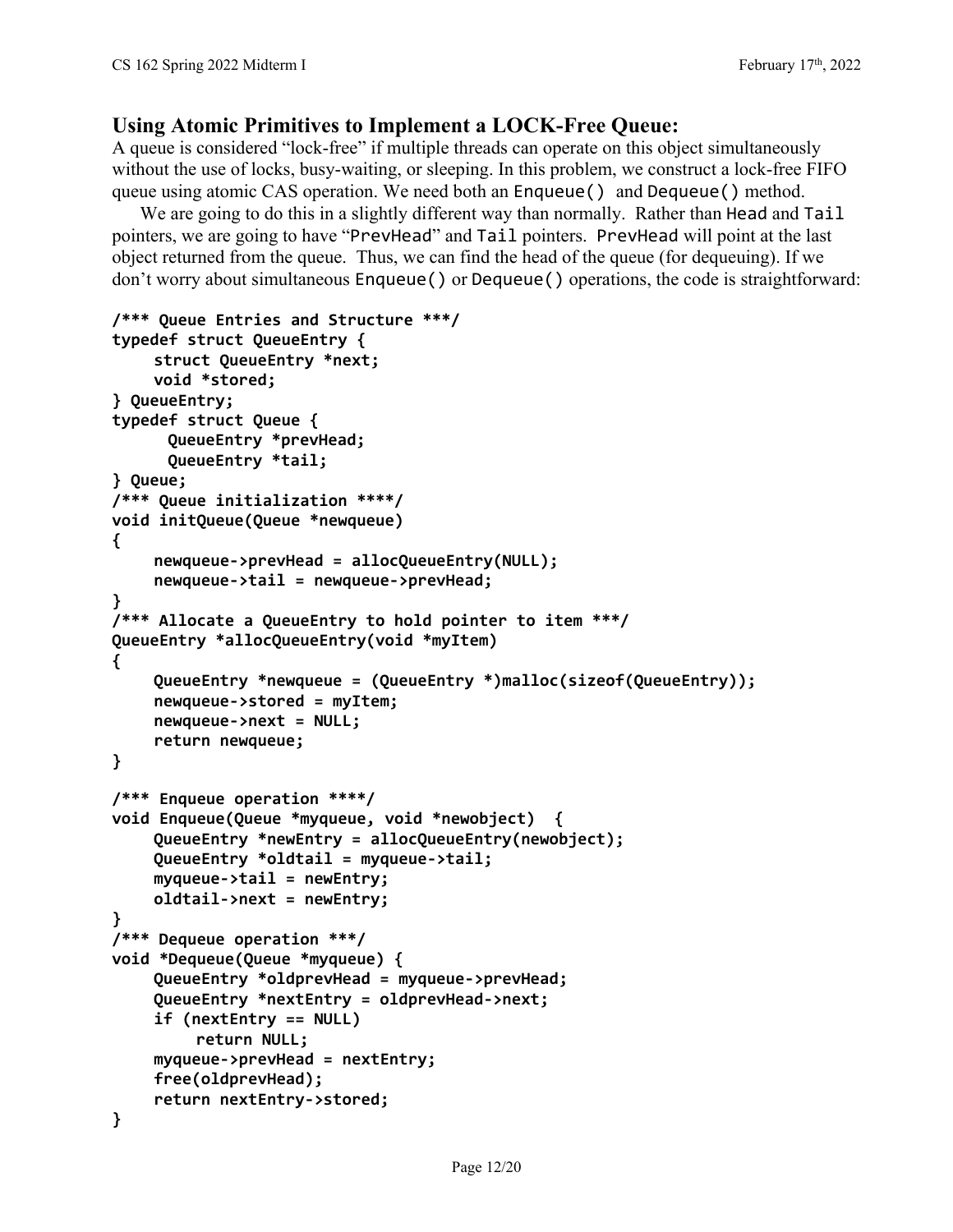#### **Problem 4d[3pts]:**

For this non-multithreaded code, draw the state of a queue with 2 queued items on it:

**Problem 4e[3pts]:** For each of the following potential context switch points, state whether or not a context switch at that point could cause incorrect behavior of Enqueue(); Explain!

```
    void Enqueue(Queue *myqueue, void *newobject)  {
 1     QueueEntry *newEntry = allocQueueEntry(newobject);
 2     QueueEntry *oldtail = myqueue‐>tail;
 3     myqueue‐>tail = newEntry;
                oldtail‐>next = newEntry;
            }
Point 1:
Point 2:
Point 3:
```
**Problem 4f**[3pts]: Rewrite code for Enqueue(), using the CAS() operation, such that it will work for any number of simultaneous Enqueue and Dequeue operations. You should never need to busy wait. **Do not use locking (i.e. don't use a test-and-set lock).** Fill in each of the empty lines below. We will be grading on conciseness. Do not use more than one CAS(). *Hint: wrap a do-while around vulnerable parts of the code identified above.* 

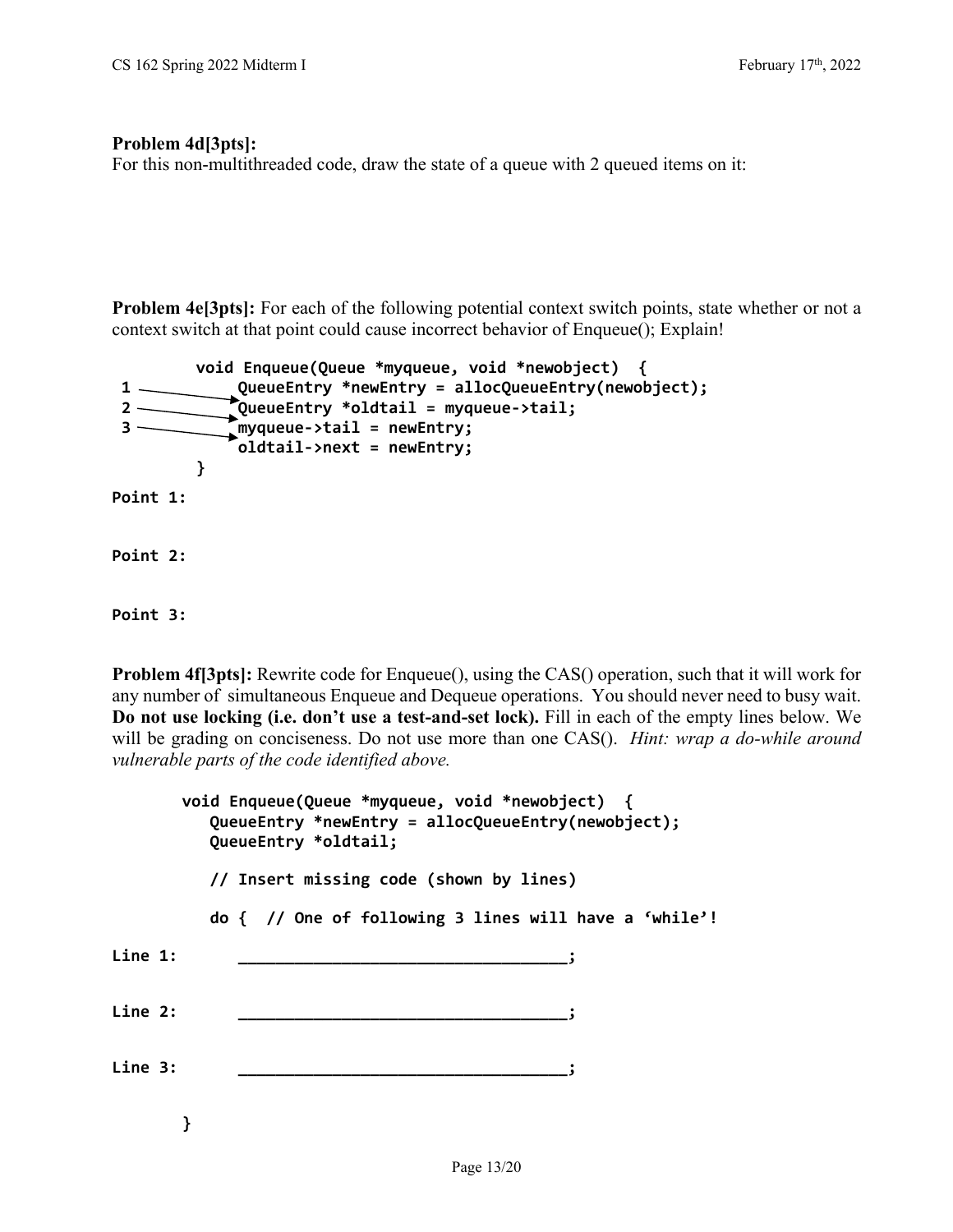**Problem 4g[3pts]:** For each of the following potential context switch points, state whether or not a context switch at that point could cause incorrect behavior of Dequeue(); Explain! (Note: *Assume that the queue is not empty when answering this question, since we have removed the null-queue check from the original code):*

```
    void *Dequeue(Queue *myqueue) {
 1     QueueEntry *oldprevHead = myqueue‐>prevHead;
 2     QueueEntry *nextEntry = oldprevHead‐>next;
 3       myqueue‐>prevHead = nextEntry;
                 free(oldprevHead);
                 return nextEntry‐>stored;
             }
Point 1:
Point 2:
Point 3:
```
**Problem 4h[5pts]:** Rewrite code for Dequeue(), using the CAS() operation, such that it will work for any number of simultaneous Enqueue and Dequeue operations. You should never need to busy wait. **Do not use locking (i.e. don't use a test-and-set lock).** Fill in each of the empty lines below. We will be grading on conciseness. Do not use more than one CAS(). You should correctly handle an empty queue by returning "null". *Hint: wrap a do-while around vulnerable parts of the code identified above and add back the null-check from the original code. Also, assign "result" inside loop.* 

|         |   | void *Dequeue(Queue *myqueue) {<br>QueueEntry *oldprevHead, *nextEntry;<br>void *result;              |
|---------|---|-------------------------------------------------------------------------------------------------------|
|         |   | // Insert missing code here (shown by lines)<br>do { // One of following 5 lines will have a 'while'! |
| Line 1: |   |                                                                                                       |
| Line 2: |   |                                                                                                       |
| Line 3: |   |                                                                                                       |
| Line 4: |   |                                                                                                       |
| Line 5: |   | free(oldprevHead);                                                                                    |
|         |   | return result;                                                                                        |
|         | } |                                                                                                       |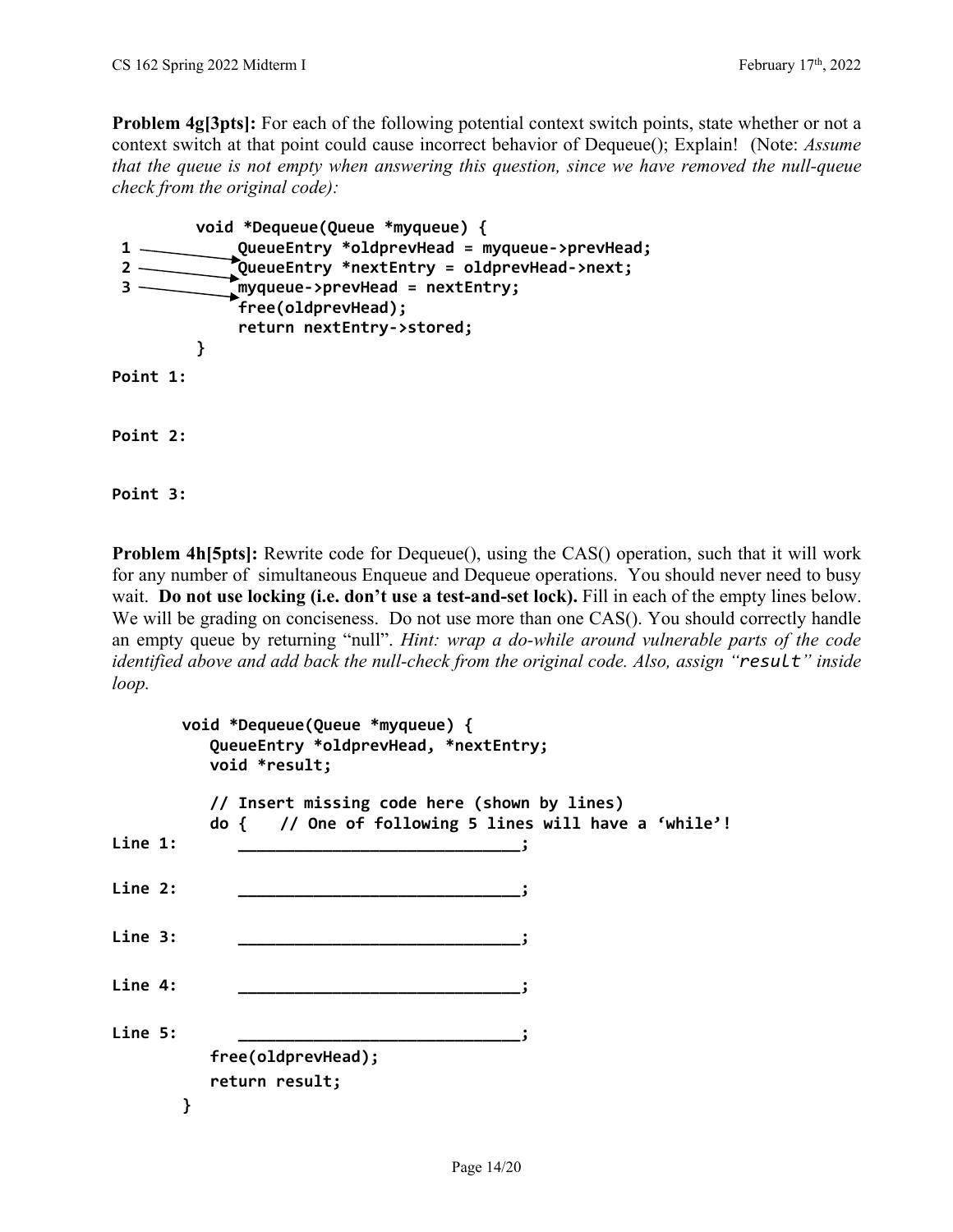# Problem 5: Short Answer Potpourri [15 pts]

For the following questions, provide a concise answer of NO MORE THAN 2 SENTENCES per sub-question (or per question mark).

**Problem 5a[3pts]:** What is the difference between Mesa and Hoare scheduling for monitors? How does this affect the programming pattern used by programmers (be explicit)?

**Problem 5b[3pts]:** Explain the key difference between the low-level and high-level file APIs in C as discussed in lecture. Why might the high-level file API be higher performance than the low-level API?

**Problem 5c[2pts]:** Recent Linux kernel versions introduce the new *sendfile(2)* system call that transfers data from one file descriptor to another. It's signature is:

ssize\_t sendfile(int out\_fd, int in\_fd, off\_t \*offset, size\_t count);

Why might it be faster to use **sendfile()** instead of *read*-ing from in fd and then *write*-ing to out fd? Your answer must focus on the location of data in memory.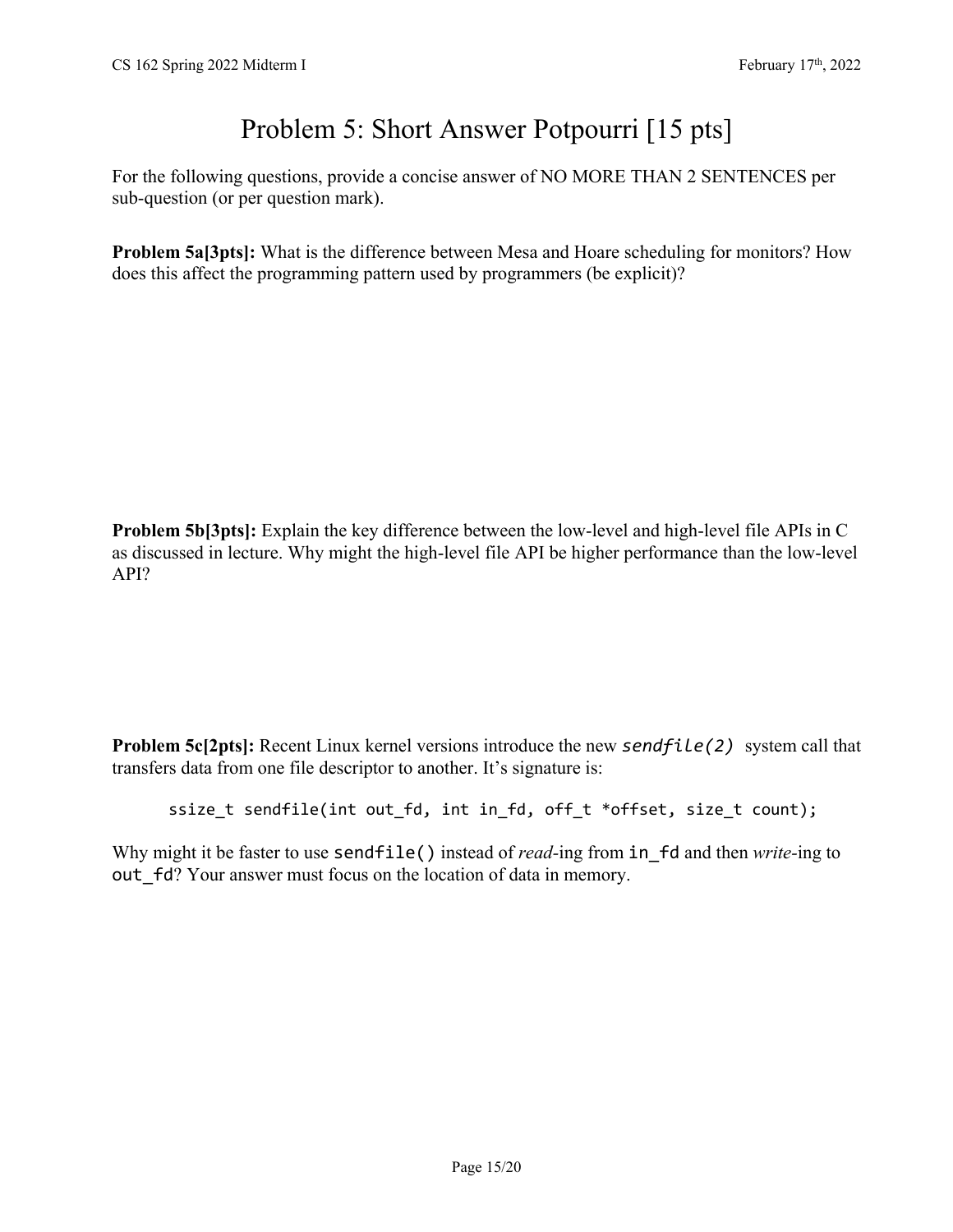**Problem 5d[3pts]:** Name three ways in which the processor can transition from user mode to kernel mode. Can the user execute arbitrary code after the transition?

**Problem 5e[2pts]:** When handling Pintos syscalls in userprog/syscall.c, how can we tell what syscall the user called, since there is only one syscall handler function?

**Problem 5f[2pts]:** How does a modern OS regain control of the CPU/core from a program stuck in an infinite loop?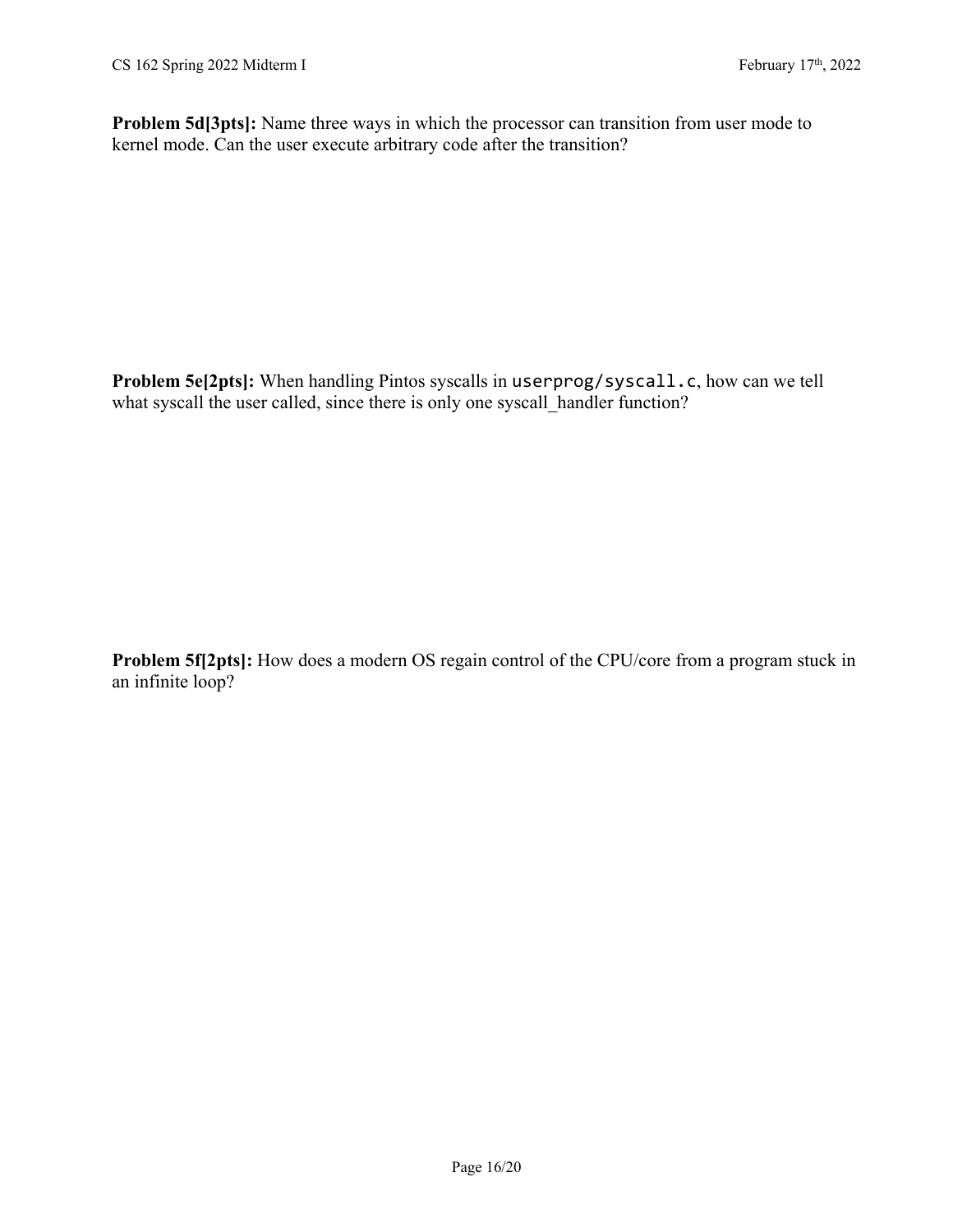# Problem 6: Adding dup () to Pintos [16 pts]

As an operating systems fanatic, Nathan has recently been using Pintos as his daily driver. However, when writing some C programs, he's finding the lack of some file operation syscalls quite frustrating to work with. Specifically, Nathan would really like to use dup. As a superb CS 162 student, you have been tasked with implementing it. The descriptions for each are given below. Note that there are subtle differences from the Unix versions, mainly for sake of simplicity.

/\* Creates a copy of the file descriptor FD such that the copy and original point to the same file description. The new file descriptor must be one above the max of the current file descriptors. For instance, if the existing file descriptors were [1, 5, 7], 8 would be used as the new file descriptor. Return new file descriptor on success or ‐1 for an invalid FD. \*/ int dup(int fd);

Complete the blanks in the skeleton for syscall  $h$  handler() to implement this syscall. (Blanks are labeled with capital letters). For simplicity, you may assume that Nathan will not write any malicious user programs, so you may simply access syscall arguments passed in through the user stack (i.e. no need to copy them to the kernel stack).

Below are the structure definitions within the kernel that might be helpful for this problem:

```
/* Process control block */
struct process {
    ...
    struct list fdt;     /* File descriptor table of struct fd. */
    ...
};  
/* File description */
struct file {
    ...
    off_t pos;           /* Current position. */
    ...
};  
/* File descriptor */
struct fd {
    int num;
    struct file* file;
    struct list_elem elem;
};
/* Interrupt stack frame */
struct intr_frame {
    ...
    void* esp;
    uint32_t eax;
  ...
};
```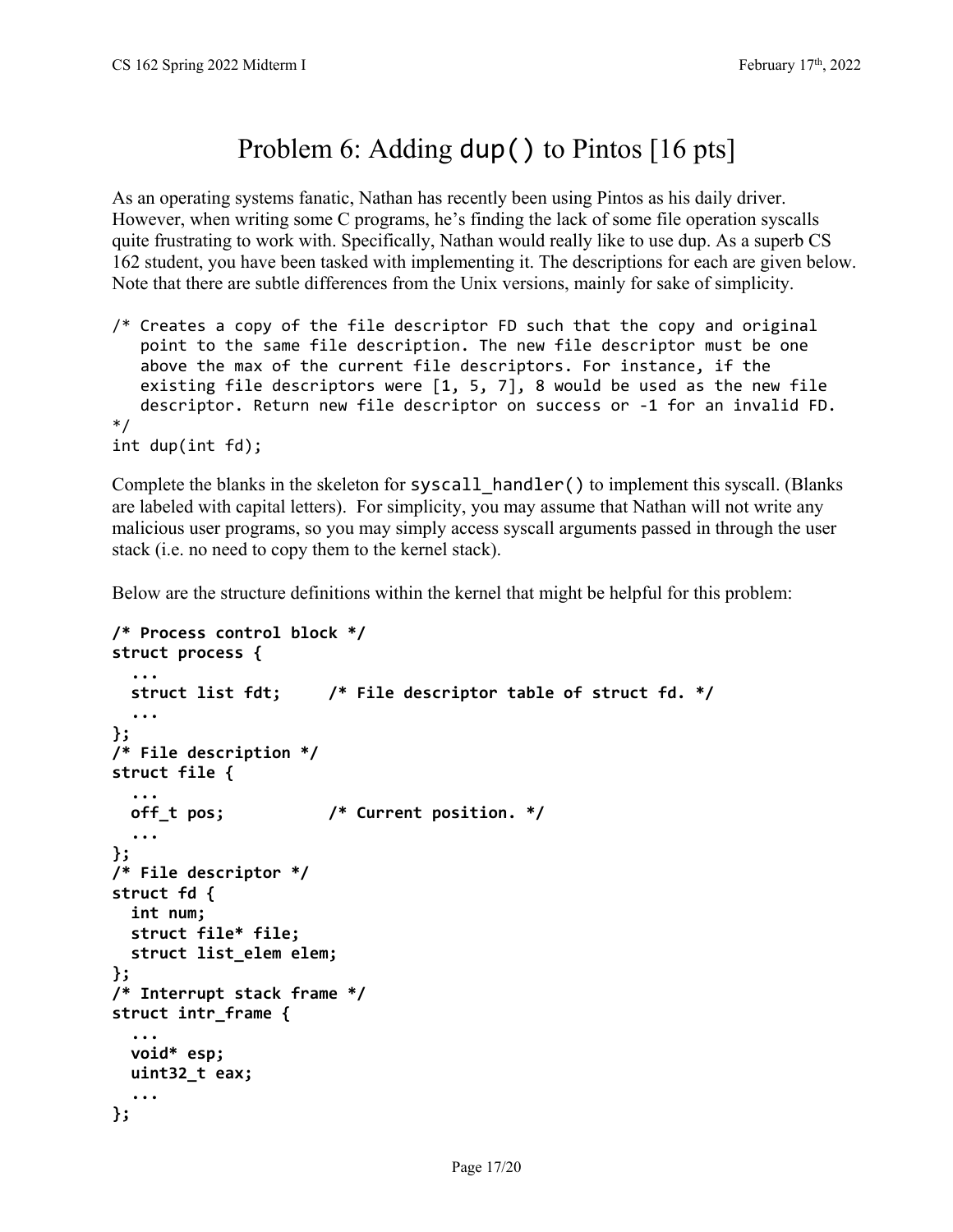Below are function signatures that might be helpful when solving this problem.

```
/****** List Operations ******/
struct list_elem* list_begin(struct list*);
struct list_elem* list_next(struct list_elem*);
struct list_elem* list_end(struct list*);
void list push back(struct list*, struct list elem*);
#define list_entry(LIST_ELEM, STRUCT, MEMBER)
/****** Lock Operations *******/
void lock_acquire(struct lock*);
void lock release(struct lock*);
/****** Memory Operations ******/
void *malloc(size_t size);
void free(void *ptr);
/******* Global file system lock *******/
struct lock fs_lock;
/*******
 * The following function retrieves the struct file* corresponding to file
 * descriptor NUM in the current process's file descriptor table.  
 * Returns NULL if file descriptor NUM is invalid.  
 *******/
struct file* get_file(int num);
```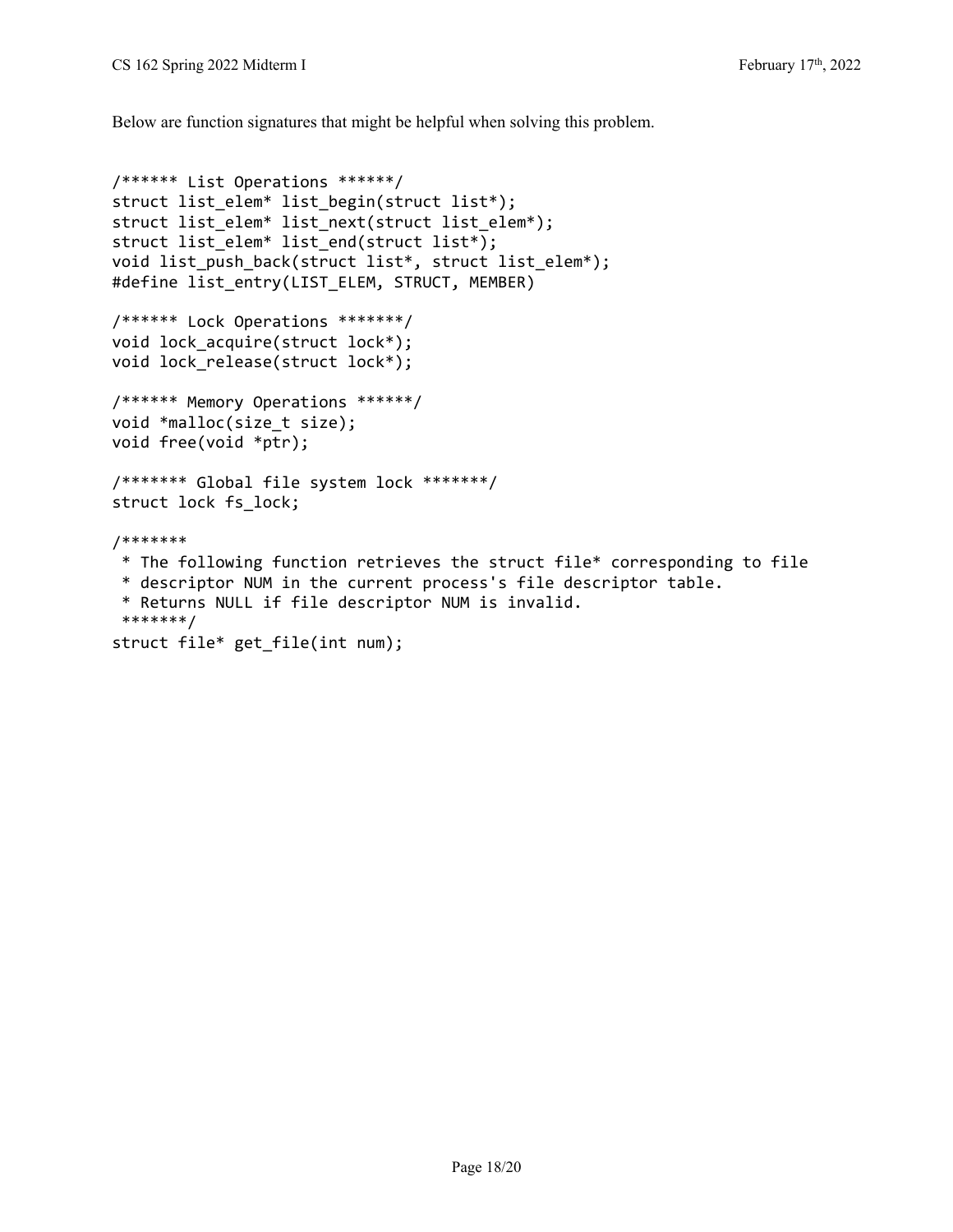Here is the skeleton of syscall handler() to complete. You will fill in the missing lines on your answer sheet. Your code must be written in proper C code with the given APIs. Pseudocode or comments will not be given any credit. You may only use methods and data structures given in this question as well as any built-in ones. You may assume calls to any given method will succeed. Only one piece of code must be written per blank (i.e. no multiple statements with semicolons). Each blank must contain code and cannot be a blank line. Assume fs\_lock is initialized.

```
void syscall handler(struct intr frame *f) {
     uint32 t* args = (uint32 t*) f->esp;
           switch (args[0]) {
                ...
               case SYS_DUP:
A: ___________________________;
B:       struct file* file = __________________;
C:       if (___________________) {
D:         ___________________;
                    } else {
            int max fdnum = -1;
                        struct list* fdt = &thread_current()‐>pcb‐>fdt;
                        struct list_elem *e;
E:         for (____________;_____________;____________) {   
F:           struct fd* fd = ___________________;
G: if ( \qquad \qquad ) {
H:           ___________________;
              }
            }
I:         struct fd* newfd = ___________________;
J:         newfd‐>num = ___________________;
K:         newfd‐>file = ___________________;
L: _________________________;
          }
M: ___________________________;
                   break;
                ...
           }
       }
```